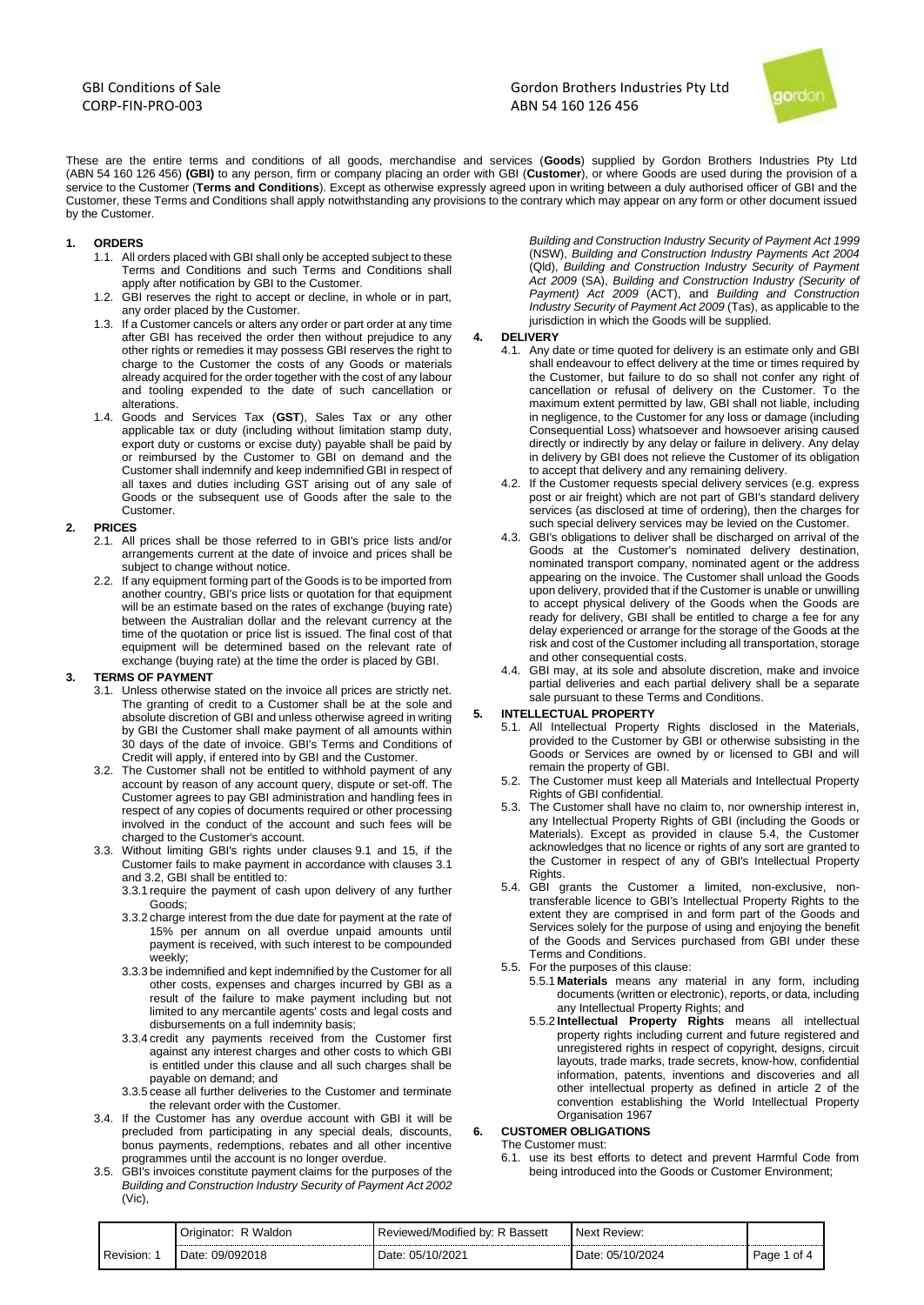6.2. take all reasonable precautions to safeguard its business, the Goods and specifically its Customer Environment, including (as applicable) implementing effective audit control, working methods, firewalls,

virus checking controls, data security measures and appropriate data and software back-ups;

- 6.3. take all reasonable steps including obtaining cyber insurance cover where appropriate to ensure the Goods and Customer Environment are secure and sufficiently protected from risk of any loss, damage or interference; and
- 6.4. use its best efforts to detect and prevent Harmful Code from being introduced into GBI's systems.

## **7. INSPECTION**

The Customer shall examine the Goods immediately after delivery.

#### **8. REMOTE SERVICES**

8.1. For the purposes of these Terms and Conditions, the following terms mean:

**Customer Environment** means the Customer's information, technology, telecommunications, internet and other relevant infrastructure.

**Cyber Breach** means any incident in respect of the Customer Environment or the Customer's data (**Data**) that results in:

- 8.1.1 the Data having been misused, interfered with, corrupted or subject to unauthorised access, modification or disclosure; 8.1.2 unauthorised access to the Customer Environment, storage
- device or computer network; 8.1.3 the Customer Environment, the storage device or computer systems on which Data on which such information is stored
- being lost or misplaced; or 8.1.4 any part of the Data becoming corrupted, not accessible, incorrectly modified or deleted as a result of loss,

unauthorised disclosure or unauthorised access. **Harmful Code** means any computer program viruses or other code that is harmful, destructive, disabling or which assists in

or enables theft, alteration, denial of service, unauthorised access to, or disclosure, destruction or corruption of information or data.

- 8.2. Following delivery and installation of the Goods, GBI may, from time to time, access the Customer Environment and the Goods remotely for the purpose of performing any agreed online maintenance, upgrades and updates to the Goods (**Remote Services**). Such Remote Services will be agreed between the parties and detailed in an order. The Customer acknowledges and agrees that the Goods may be unavailable during the provision of any agreed Remote Services.
- 8.3. The Customer acknowledges and agrees that GBI cannot ensure and gives no warranty in relation to the security of the Customer's Environment or Goods when performing the Remote Services. The Customer is solely responsible for managing and protecting the Customer's Environment (including the Goods once installed), against the introduction of any Harmful Code, Cyber Breach incidents or any unauthorised third party activities.
- 8.4. To the extent permitted by law, the Customer acknowledges that GBI is not liable for any loss, costs, damages or expenses that are suffered or incurred by the Customer or any third party which arise out of or in connection with the introduction of any Harmful Code, Cyber Breach incidents or any unauthorised third party activities relating to or affecting the Goods or the Customer Environment whether as a result of the provision of the Remote Services or otherwise.

## **9. PROPERTY AND RISK**

- 9.1. Notwithstanding delivery of the Goods or their installation, property in any given Goods shall remain with GBI until the Customer has paid and discharged any and all other indebtedness to GBI on any account whatsoever, including all applicable GST and other taxes, levies and duties (**Amount Owing**). Any payment made by or on behalf of a Customer which is later avoided by the application of any statutory provision shall be deemed not to discharge the Customer's Amount Owing and, in such an event the parties are to be restored to rights which each respectively would have had if the payment had not been made.
- 9.2. The risk in the Goods shall pass to the Customer upon delivery to the Customer or its agent in accordance with clause 4.3.
- 9.3. The Customer acknowledges that it is in possession of the Goods solely as a bailee for GBI until payment as described in clause 3 has been made in full to GBI and until such payment:

## Gordon Brothers Industries Pty Ltd ABN 54 160 126 456



9.3.1 the Customer shall not use the Goods but shall keep them safe and in their original packaging and shall be fully

responsible to GBI for any loss or damage to the Goods whatsoever and howsoever caused following delivery;

- 9.3.2 the Customer shall store the Goods separately from its own Goods and those of any other party and in a manner which clearly identifies the Goods, whether as separate chattels or as components, as the property of GBI; and
- 9.3.3 the Customer shall maintain records of Goods owned by GBI identifying them as GBI property, of the persons to whom the Goods are sold or disposed and of the payments made by such persons for such Goods. The Customer shall allow GBI to inspect these records and the Goods themselves on request.
- 9.4. The Customer hereby irrevocably grants to GBI, its agents and servants, an unrestricted right and licence, without notice to enter premises occupied by the Customer to identify and remove any of the Goods the property of GBI in accordance with these Terms and Conditions without in any way being liable to the Customer or any person claiming through the Customer. GBI shall have the right to sell or dispose of any such Goods removed or otherwise in its sole discretion and shall not be liable for any loss occasioned thereby.
- 9.5. If the Goods are affixed to other materials, the totality thereof shall be the sole and exclusive property of GBI until payment as described in clause 3 has been made in full to GBI unless the other materials or part thereof are or is the property of a party or parties other than the Customer in which case the totality thereof shall be deemed to be owned as tenants-in-common with such other party or parties in shares corresponding to the respective amounts paid or payable by the Customer and such other party or parties for the Goods and the other materials.
- 9.6. The Customer shall be at liberty to agree to sell the Goods (independently or affixed to other materials) subject to the condition that until payment has been made in accordance with clause 3, the Customer shall sell as an agent and bailee for GBI and that the entire proceeds from the sale thereof shall be held in a separate account and shall be held on trust for GBI.
- 9.7. The right to on-sell, deal with or otherwise dispose of the Goods in the normal course of trade may be revoked at any time by GBI and shall automatically cease if any of the circumstances in clause 15 apply.

## **10. SECURITY INTEREST**

- 10.1. If a term used in this clause has a particular meaning in the *Personal Property Securities Act 2009* (Cth) (**PPSA**) it has the same meaning in this clause.
- 10.2. In respect of any Security Interest created by or contemplated under these Terms and Conditions, the Customer agrees that:
	- 10.2.1 it grants a first ranking security interest and purchase money security interest in the Goods supplied to it for the purposes of the PPSA, as security for all Amounts Owing, which is a continuing security despite any settlement of account or other matter or thing until a final discharge is given to GBI (where applicable);<br>10.2.2 it will execute such further
	- it will execute such further documents and take steps required by GBI to register a financing statement or financing charge statement in relation to the Goods on the Personal Property Securities Register, or otherwise perfect GBI's interest in the Goods, including any agreements required from other secured parties, and if requested by GBI, will not take possession of the Goods unless GBI has registered a financing statement designating a purchase money security interest over them;
	- 10.2.3 it waives its right under s157 of the PPSA to receive notice of any verification statement relating to the registration of any such financing statement or any related financing change statement; and<br>10.2.4 GBI may appropriate (or re
	- GBI may appropriate (or re-appropriate despite any prior appropriation) moneys received in respect of the Customer in its absolute discretion toward any part of the Amount Owing, including in order to maximise the extent to which it can have recourse to its security interest in the Goods held by the Customer.
- 10.3. Both GBI and the Customer agree that the following provisions of the PPSA do not apply:
	- 10.3.1 to the extent that s115(1) of the PPSA allows them to be excluded: ss95, 118, 121(4), 125, 130, 132(3)(d), 135, 138B(4), 142 and 143; and

|           | R Waldon<br>Originator <sup>.</sup> | Reviewed/Modified by: R<br>: Bassett | Next Review:        |             |
|-----------|-------------------------------------|--------------------------------------|---------------------|-------------|
| Revision: | Date: 09/092018                     | 05/10/2021<br>Date:                  | 05/10/2024<br>Date: | Page 2 of 4 |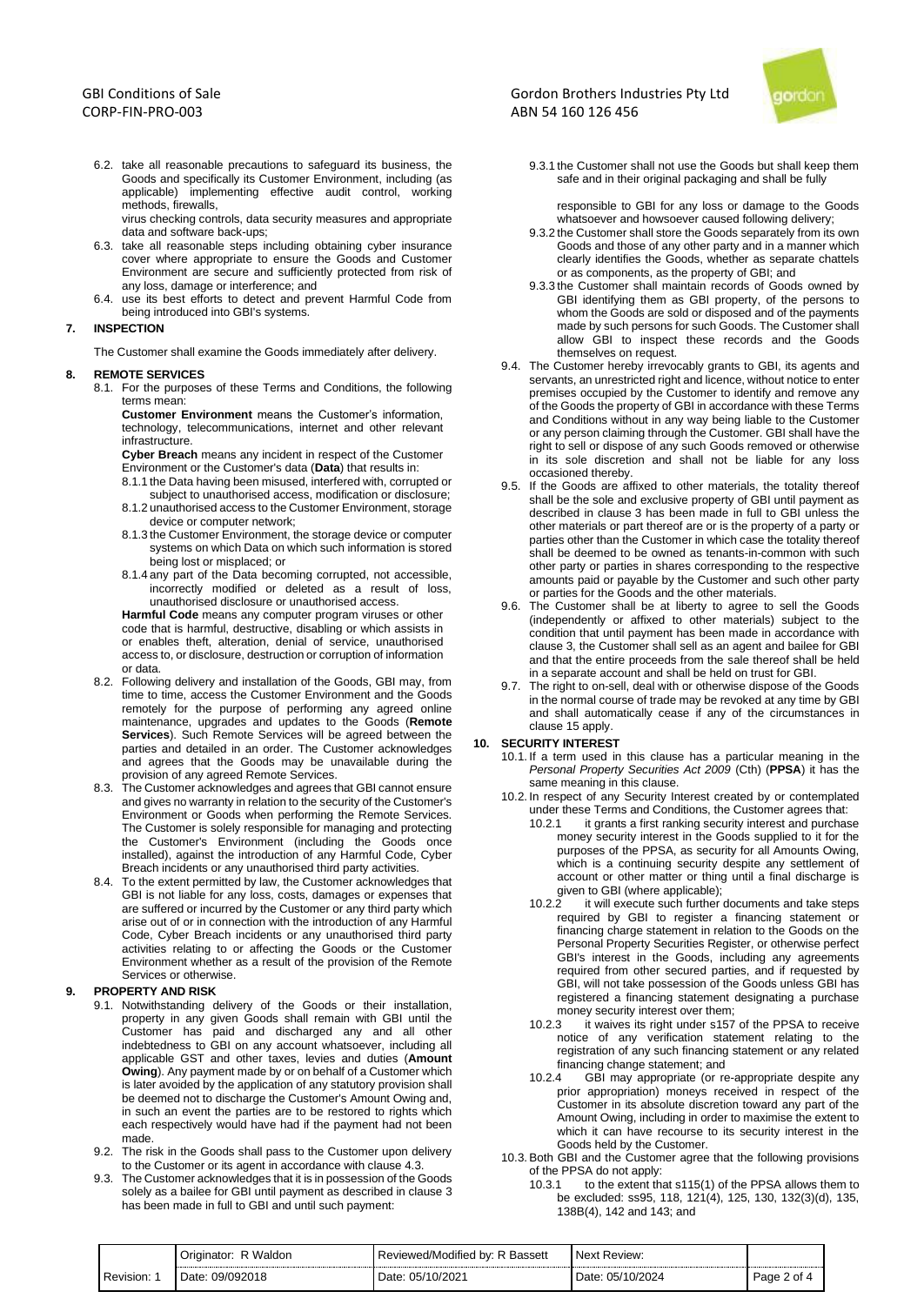- 10.3.2 to the extent that s115(7) of the PPSA allows them to be excluded ss 127, 129(2) and (3), 132, 134(2), 135, 136(5) and 137 .
- 10.4. The terms of this clause 10 prevail over any other term in these Terms and Conditions or any other agreement between GBI and the Customer to the extent of any inconsistency.

## **11. WARRANTY**

Subject to payment in full being made as described in clause 3, GBI shall use its best endeavours to pass on to the Customer the benefit of any warranties or guarantees it receives in respect of Goods or parts thereof supplied to the Customer.

### **12. LIMITATION OF LIABILITY**

- 12.1. These Terms and Conditions do not exclude, restrict or modify the application of any provisions of any Commonwealth, State or Territorial law which by law cannot be excluded, restricted or modified.
- 12.2. Notwithstanding anything to the contrary in these Terms and Conditions, to the extent that the Customer acquires Goods from GBI as a consumer within the meaning of the Australian Consumer Law set out in Schedule 2 to the *Competition and Consumer Act 2010* (Cth) (**Australian Consumer Law**) as amended or replaced from time to time, the Customer may have certain rights and remedies (including, without limitation, consumer guarantee rights) that cannot be excluded, restricted or modified by agreement. Nothing in these Terms and Conditions operates to exclude, restrict or modify the application of any consumer guarantee or the imposition of any liability under the Australian Consumer Law or any other statute where to do so would:
	- (a) contravene that statute; or<br>(b) cause any term of these Te
	- cause any term of these Terms and Conditions to be void, (Non-excludable Obligations).
- 12.3. Except in relation to the Non-excludable Obligations, all conditions, warranties, guarantees, rights, remedies, liabilities or other terms that may be implied or imposed by custom, under the general law or by statute that impose (or may impose) any liability on GBI are expressly excluded under these Terms and Conditions.
- 12.4. Except in relation to Non-excludable Obligations and subject to clause 16, to the maximum extent permitted by law, GBI's liability to the Customer (and any party claiming through the Customer against GBI) for any claim for loss or damages (including legal costs and expenses) made in connection with the supply of Goods by GBI or the use of the Goods and whether arising under contract, by way of indemnity, under statute, in tort (for negligence or otherwise), or on any other basis in law or equity whatsoever is hereby limited and excluded as follows:
	- 12.4.1 GBI will have no liability whatsoever for any loss, harm, damage, cost or expense (including legal fees); and
	- 12.4.2 without limiting clause 12.4.1, GBI will have no liability whatsoever to the Customer for special, indirect or consequential loss or damage (including, without limitation, economic loss, loss of contract, loss of profit or revenue, loss of opportunity, loss of production, production stoppage, loss of contract, loss of customers, loss of business opportunity or business, loss of goodwill or reputation, loss of value of intellectual property, loss or damage resulting from the loss or damage to goods other than the Goods or loss of data) (**Consequential Loss**).
- 12.5. In relation to the Non-excludable Obligations (other than a guarantee as to title, encumbrances or quiet possession conferred by the Australian Consumer Law), except for Goods of a kind ordinarily acquired for personal, domestic or household use or consumption, GBI's liability to the Customer (and the Customer's sole and exclusive remedy) for a failure to comply with any Non- excludable Obligation is where permissible by law limited, at GBI's option, to one of the following: replacing the Goods; repairing the Goods; supplying equivalent Goods; or payment of the cost of replacing the Goods, repairing the Goods or supplying equivalent Goods (subject to the Customer's obligation to mitigate its loss and any betterment); or reimbursement of relevant amounts paid by the Customer in respect of the Goods.
- 12.6. To the extent permitted by law, GBI is not responsible for any loss or damage incurred by the Customer or any third party arising from a Cyber Breach and Customer releases GBI and its personnel from all claims in connection with a Cyber Breach caused or contributed to by GBI or its Personnel, including but not limited to, any statutory fines or penalties.

# Gordon Brothers Industries Pty Ltd ABN 54 160 126 456



12.7. Unless the claim is by a consumer within the Australian Consumer Law and that law requires a longer period in respect of such a claim, any claim by the Customer (including in negligence) in respect of defective Goods,

missing Goods, incorrect Goods or damaged Goods must be made in writing within seven days of the delivery of the Goods, unless a longer period is expressly agreed to by GBI in writing.

12.8. This clause 12 shall survive termination of any contract between the GBI and the Customer for any reason.

## **13. CONFIDENTIALITY**

- 13.1. Each party acknowledges that the Confidential Information of the other party is valuable to the other party. Each party undertakes to keep the Confidential Information of the other party secret and to protect and preserve the confidential nature and secrecy of the Confidential Information of the other party.
- 13.2. A Recipient may only use the Confidential Information of the Discloser for the purposes of performing the Recipient's obligations or exercising the Recipient's rights under these Terms and Conditions.
- 13.3. A Recipient may not disclose Confidential Information of the Discloser to any person except:<br>13.3.1 representatives. lega
	- representatives, legal advisers, auditors and other consultants of the Recipient who require it for the purposes of performing its obligations or exercising its rights under these Terms and Conditions and then only on a need to know basis; or<br>13.3.2 if required
- if required to do so by law or a stock exchange.
- 13.4. Upon the termination of these Terms and Conditions, the Recipient must promptly deliver to the Discloser all documents or other materials containing or referring to the Discloser's Confidential Information which are in the Recipient's possession, power or control or in the possession power or control of persons who have received the Confidential Information from the Recipient under this clause 13.
- 13.5. In this clause:<br>13.5.1 Co
	- 13.5.1 **Confidential Information** means all confidential, non-public or proprietary information, regardless of how the information is stored or delivered, exchanged between the parties, before, on or after the date of these Terms and Conditions, relating to the business, products, services, customers or other affairs of the Discloser of the information but does not include information which is in or becomes part of the public domain other than through breach of these Terms and Conditions.<br>13.5.2 **Discloser** mear
	- Discloser means a discloser of Confidential Information; and<br>13.5.3 **Recipient**
	- **Recipient** means a recipient of Confidential Information.

#### **14. FORCE MAJEURE**

GBI is not liable for any failure or delay in supply or delivery of the Goods where such failure or delay is wholly or partly due to any cause or circumstance whatsoever outside the reasonable control of GBI including, without limitation, strikes, lockouts, industrial disputes or unrest, government restrictions or intervention, pandemic (including actions to prevent the transmission of disease), transport delays, fire, act of God, breakdown of plant, shortage of supplies or labour, storm or tempest, theft, vandalism, riot, civil commotion or accident of any kind.

### **15. TERMINATION**

If the Customer fails to comply with any of these Terms and Conditions or being a natural person enters (or being natural persons, any of them enters) any kind of bankruptcy, or being a corporation passes a resolution for winding-up or liquidation (other than for the purposes of reorganisation or reconstruction) or administration or enters into any composition or arrangement with creditors or if a receiver or manager or administrator or controller is appointed for any property or assets of the Customer or the Customer becomes liable to be wound-up by reason of insolvency or if any petition is presented for its winding-up, or if a liquidator or administrator is appointed, GBI may, without prejudice to any other right or remedy it may possess at law, terminate the contract between it and the Customer, immediately recover possession of any Goods not already paid for in accordance with these Terms and Conditions (and may enter the Customer's premises for that purpose) and recover from the Customer on a full indemnity basis all loss and damage resulting from the termination.

|           | Waldon<br>)riɑinator:<br>. . | Reviewed/Modified<br>R Bassett<br>bv: | Next<br>. Review:   |             |
|-----------|------------------------------|---------------------------------------|---------------------|-------------|
| Revision: | Date: 09/092018              | 05/10/2021<br>Date:                   | 05/10/2024<br>Date: | Page 3 of 4 |